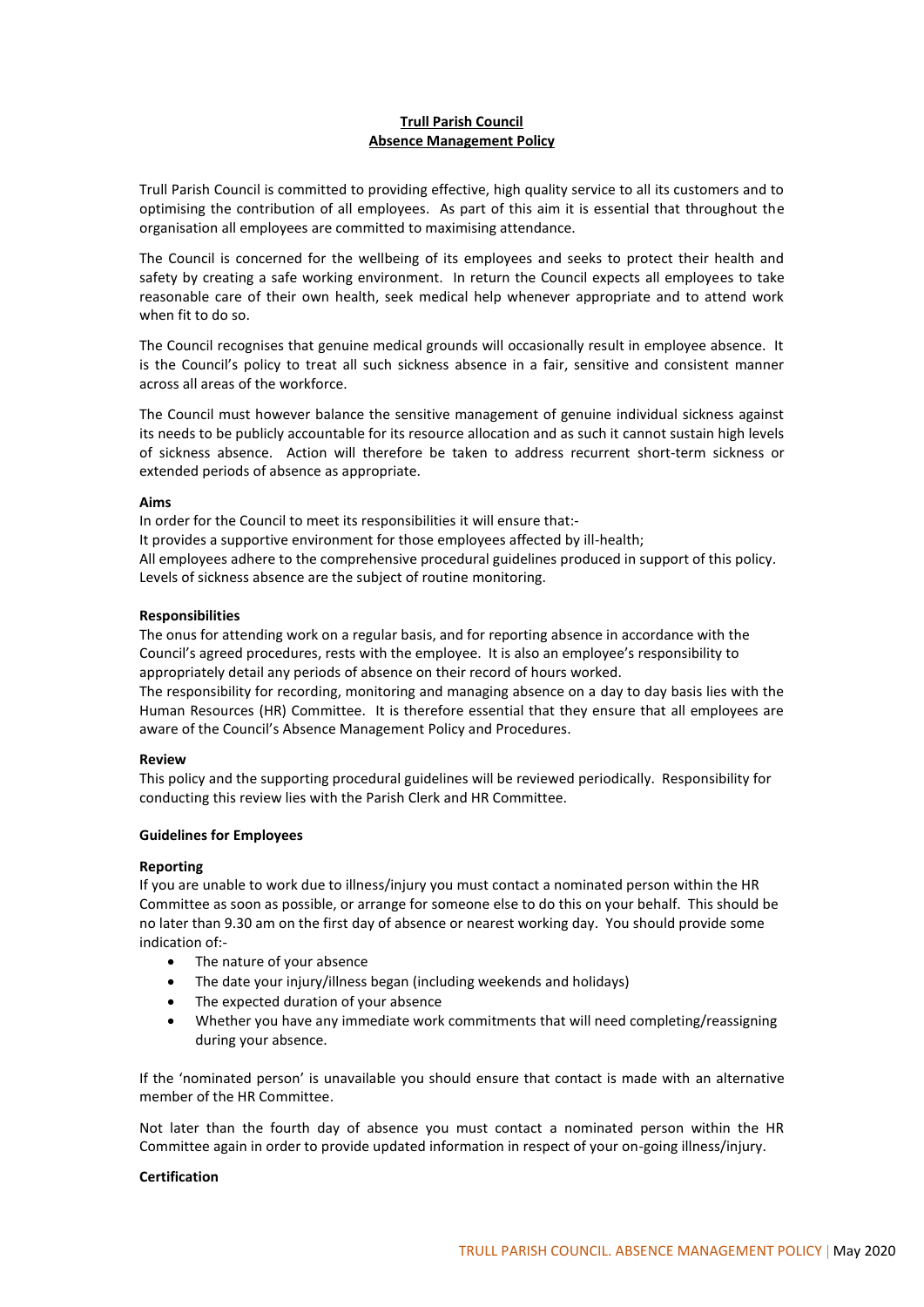Where your absence is not covered by a doctor's certificate and is for a period of up to seven days inclusive of weekends you will be asked to complete a self certification form on your return to work. If your absence exceeds seven days and you have not already done so you should provide a doctor's certificate for the remainder of your absence. You will need to ensure that there is always a current certificate in force. Your doctor's certificate 'fit note' will include whether you need to see your Doctor again before returning to work.

If the doctor's certificate states that you "may be fit for work" you should inform the Vice Chairman immediately. They will discuss with you whether there are any additional measures that may be needed to facilitate your return to work, taking into account the doctor's advice. This may take place at a return to work interview or an absence review meeting. If appropriate measures cannot be taken, you will remain on sick leave and the HR Committee will set a date to review the situation.

## **Return to work meetings**

When you return to work after any period of absence the HR Committee will arrange to meet with you. This meeting will occur on your first day back, or as soon as possible thereafter. The purpose of this meeting is:

to provide an opportunity for the HR Committee to check that you are fit enough to return to work;

- to give you an opportunity to voice any concerns that you may have and/or to identify any domestic, welfare or work-related problems in an appropriate forum;
- to ensure that you are aware of work-related matters that have occurred during your absence;
- fill out the sickness declaration form.

## **Miscellaneous**

It is important that you comply with these procedures in order that:

- the Council can be aware of potential problems and provide assistance to you where necessary;
- any sick pay to which you would otherwise be entitled is not withheld or refused.
- Records retained in respect of sickness absence will be treated with sensitivity and confidentiality and at all times in accordance with the provisions of prevailing Data Protection legislation. You will be entitled to access your records on request.

## **Guidelines for the HR Committee**

The HR Committee is responsible for the management of sickness absence within the Council. The HR Committee will ensure that all employees are aware of, and comply with, the Council's procedure for reporting absence from the workplace.

Where employees have failed to follow established procedures in respect of notification of absence or the provision of medical certificates etc. they should be reminded of their obligations and, if appropriate, notified that further non compliance may result in the initiation of disciplinary action. Where there is concern that an employee has wilfully abused the sickness absence provisions or absented themselves from work without satisfactory reason or explanation the matter should be referred into the disciplinary procedure for investigation and appropriate action.

If an employee is ill while they are on holiday, this time should be regarded as sick leave provided that they can provide a doctors certificate. Post dated certificates i.e. covering a period prior to the doctor's appointment will not be accepted.

Where a public holiday falls during a period of sickness absence the employee concerned will continue to receive sick pay however no substitute public holiday will be given.

Should an employee who has been refused annual/flexi leave subsequently report sick for the period requested, the circumstances may be investigated. The employee may consider submitting a doctor's certificate for the period in question. Where this is the case any cost incurred will be reimbursed providing the employee is able to submit a receipt.

It is not expected that employees will be contacted at home during periods of self-certificated absence although there may be occasions when this is necessary as a result of issues arising at work. The timing of contact with an employee at home during periods of certificated absence must be a matter of judgment with consideration being given to the nature of the absence, the importance of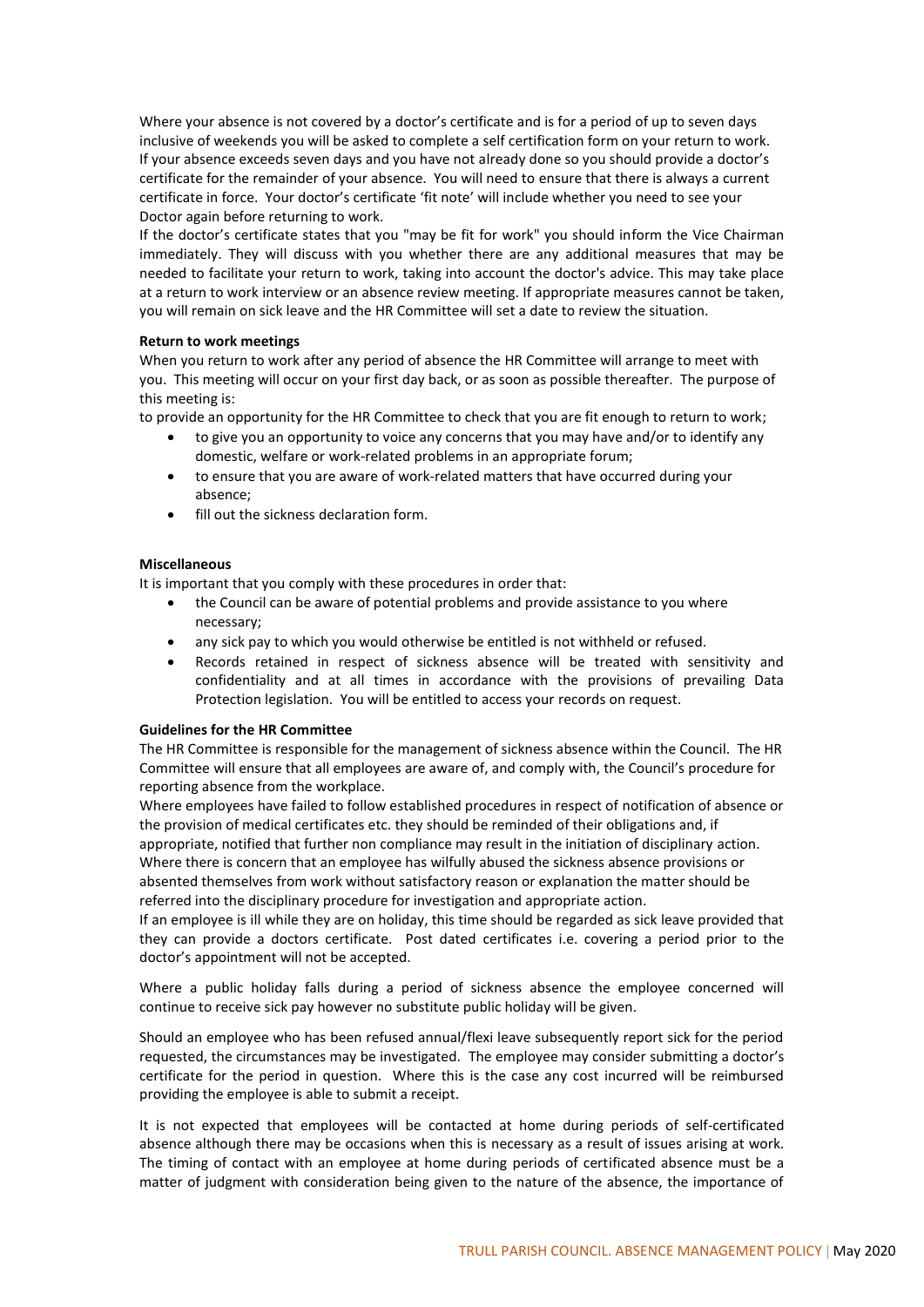the job, the problems of providing cover, the employee's previous absence record, and the effects of the absence on service provision and other employees.

#### **Return to work meetings**

Effective absence management depends upon the availability of relevant information, and it should therefore be arranged to hold a return to work meeting with employees following each period of absence. Return to work meetings present an informal opportunity to establish the cause of the absence, indicates to the employee an interest in their welfare, and allows you to establish whether the employee requires any further help or support. They can also provide the opportunity to alert an employee to concerns in respect of situations where an unsatisfactory absence record is developing. Employees will need to complete a Return to Work Form after every period of absence (including half days).

Meetings should be arranged as soon as practicable and preferably within 2 days.

In some cases, the discussion will only need to be brief. In other, more complex cases, perhaps where there is a history of a high level of sickness absence, the meeting will need to be more involved. An employee can refuse, if they wish, to provide any information at the return to work discussion. Where this is the case, an attempt should be made to identify with the employee the reasons for this refusal. If the employee does refuse to co-operate in the return to work discussion, a record should be made of any attempts to conduct this discussion and the employee's refusal.

#### **Long-term Absence**

All cases of long term absence will be treated sympathetically and every assistance will be given to the employee to return to work. Contact should be maintained with the employee, and they should keep the Council informed of developments relating to their medical condition.

In order to ensure that the Council has access to guidance and advice in respect of the best course of action to follow in relation to such cases of absence, employees who have been absent for a continuous period of 4 weeks may, depending on the nature of the absence in question, be referred to the Council's Occupational Health Physician. Where the Occupational Health Physician makes a recommendation, which may affect the employee's continued employment, a meeting should be arranged with them to discuss the alternative options. Employees may wish to have the support of a trade union representative or a work colleague present during such a meeting, and this should be positively encouraged.

Where a return to work following a period of prolonged absence may be facilitated by temporary redeployment or phased re-introduction, i.e., job sharing or part-time working, an employee can be advised that these options will be discussed with them, and if appropriate support mechanisms necessary for this to occur will be provided. Such arrangements will be for a defined period and will be subject to joint review.

In certain cases, the Occupational Health Physician may find that an employee is unfit to perform a particular job, but fit enough to undertake other types of work. In such cases, full consideration will be given to the possibility of redeployment into alternative positions. Consideration will also be given to redeployment in cases where work in a particular place poses problems with attendance.

### **Frequent Intermittent Absence**

Although there will be informal return to work interviews after all periods of absence, after four episodes of absence or a total of 10 days short term sickness absence within any period of 12 months, the Council will be required to institute a more formal review of attendance records and reasons for absence with an employee. A meeting should be arranged with any employee whose absence record matches or exceeds the above criteria.

During the interview, the employee's attention should be drawn to their poor attendance record, and the problems that their absences are causing for the Council and other employees. Where no underlying medical condition is disclosed, the employee must be advised that their attendance record will be monitored (over a period not less than 3 months) and that significant improvement will be required. In addition, employees must be warned that if no such improvement is forthcoming,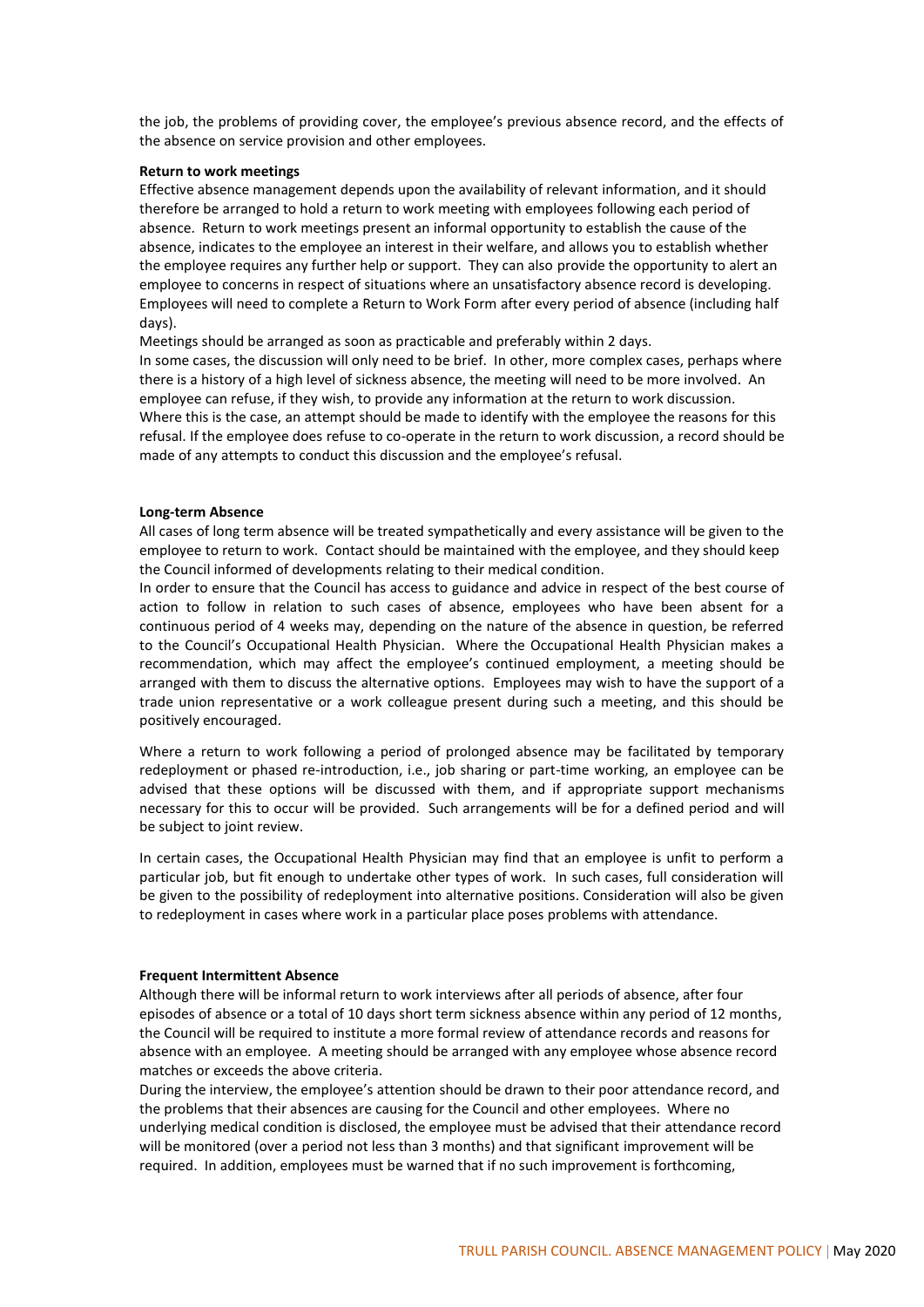serious consideration will be given to reviewing their employment situation. This must be confirmed in writing.

Return to work interviews must continue to be carried out following any absences which occur during this monitoring period. These interviews will afford the Council the opportunity to remind the employee of the Council's concerns.

If, after the period of monitoring has elapsed, no significant improvement in attendance has been effected, a further interview must be arranged. At this interview, the employee must once again be reminded of the problems caused by the absences and asked if they wish to disclose any underlying medical condition or problem of which the Council is unaware. If such a condition is disclosed, a medical referral should be arranged. Where no underlying medical condition exists, the employee should be told that their attendance record will be subject to a further period of monitoring (of not less than 3 months) and that their employment may be terminated if the required improvement is not effected. Employees have the right to be accompanied to this meeting by a trade union representative or a work colleague.

Employees whose levels of attendance improve satisfactorily during periods of informal and/or formal monitoring must be reminded that they will be expected to maintain these levels of attendance. Failure to do so will result in further monitoring and/or the initiation of formal action.

## **Personal, Domestic or Work Related Problems**

Where an employee reveals that their absence has been a consequence of personal, domestic or work-related problems, the Council should endeavour to discuss with them any relevant details which they wish to disclose. Although an employee may have genuine concerns about revealing sensitive or personal information, they should be reminded of the fact that such matters will be treated confidentially, and that the Council cannot assist them if it is not made aware of the problem. Should an employee wish to discuss matters with someone other than the Vice Chairman, the Chairman can be contacted for a confidential interview.

Once the problem has been clearly identified, appropriate assistance can be afforded to the employee. It is not possible, in a guidance document such as this, to cover all circumstances, but special leave, temporary adjustments in working arrangements or referral to specialist agencies are available options.

#### **Alcohol/Drug Dependency**

Where an employee discloses that their absences are a consequence of alcohol or drug related problems, they will be encouraged to seek help and treatment voluntarily through the Council's Occupational Health Service or through resources of their own choosing. Employees will be granted, if necessary, leave to undergo treatment and any such leave will be regarded as sick leave within the terms of the Council's sick pay scheme, with the monitoring of progress by the Occupational Health Service.

Should an employee refuse or discontinue any programme of assistance designed for them, then any unacceptable behaviour or inadequate standard of work will be dealt with on its merits through the Council's Disciplinary Procedure.

#### **Welfare**

If, as a consequence of medically related absence, the Council has any concerns about an employee's ability to undertake the full range of duties and responsibilities associated with their post, consideration should be given to suspending them with pay, or finding alternative duties whilst medical advice is sought from the Occupational Health Unit.

### **Termination of Employment**

Prior to termination being considered the Vice Chairman will meet with the individual to explore whether there are any reasonable adjustments that could be made to enable an employee to remain employed.

Termination of employment may take place where:-